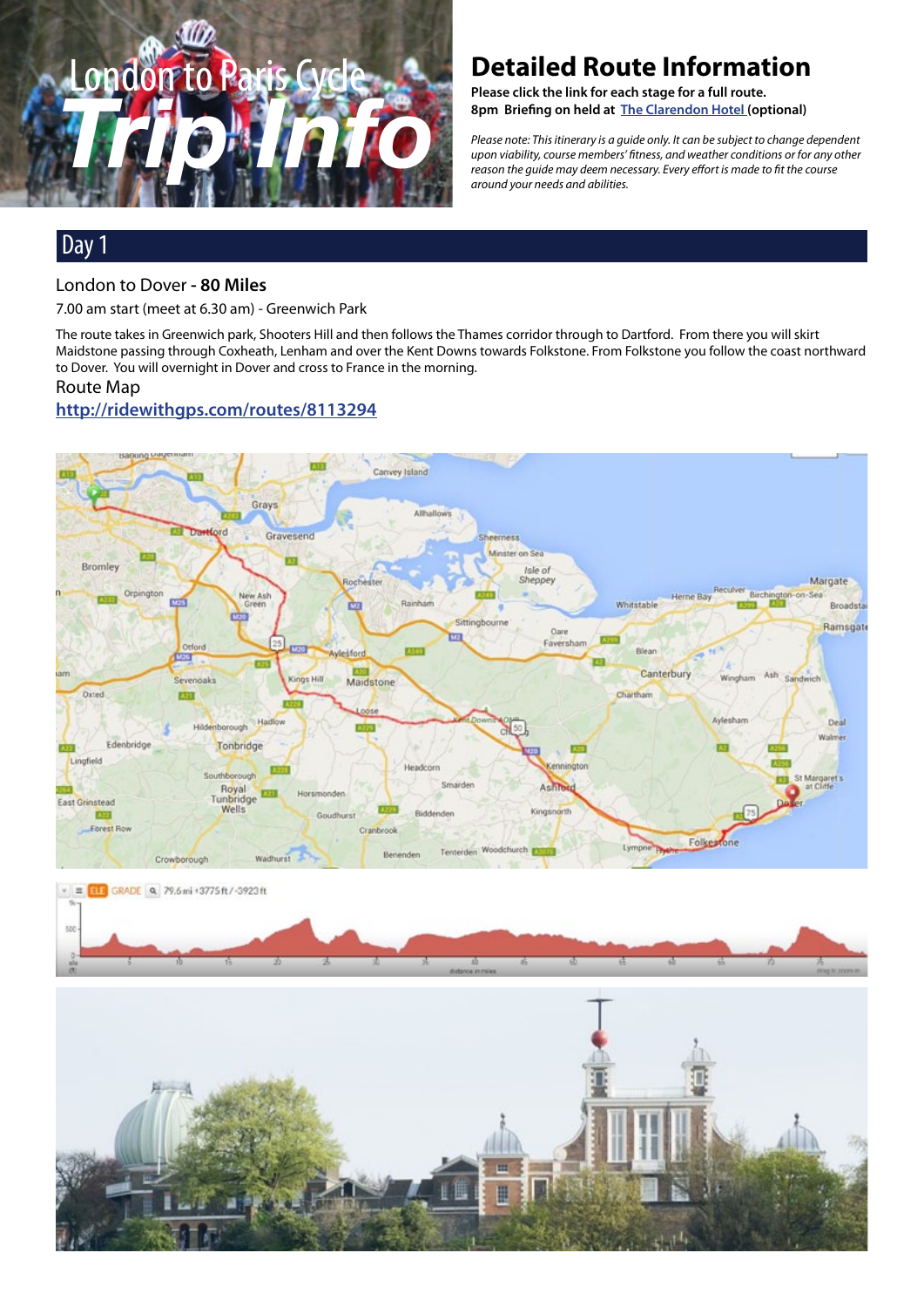#### Calais to Abbeville **- 75 miles**

#### 6.00 am start with ferry crossing

Ferrycrossing to Calais after breakfast. The route is rolling countryside on minor roads. From exiting Calais via the old town centre you travel south through the national park area over good roads and undulating terrain. Some areas are exposed to wind and poor weather conditions. Road surfaces are generally good and the chance to stop at the roadside plentiful. After this the route heads out into the country on good roads passing through numerous small villages and passing a very pretty windmill with crepe shop attached. Here the roads are narrower with some pot holes and loose surface gravel.

#### Route Map **[http://ridewithgps.com/routes/8](http://ridewithgps.com/routes/7437403)113315**



#### Route Profile



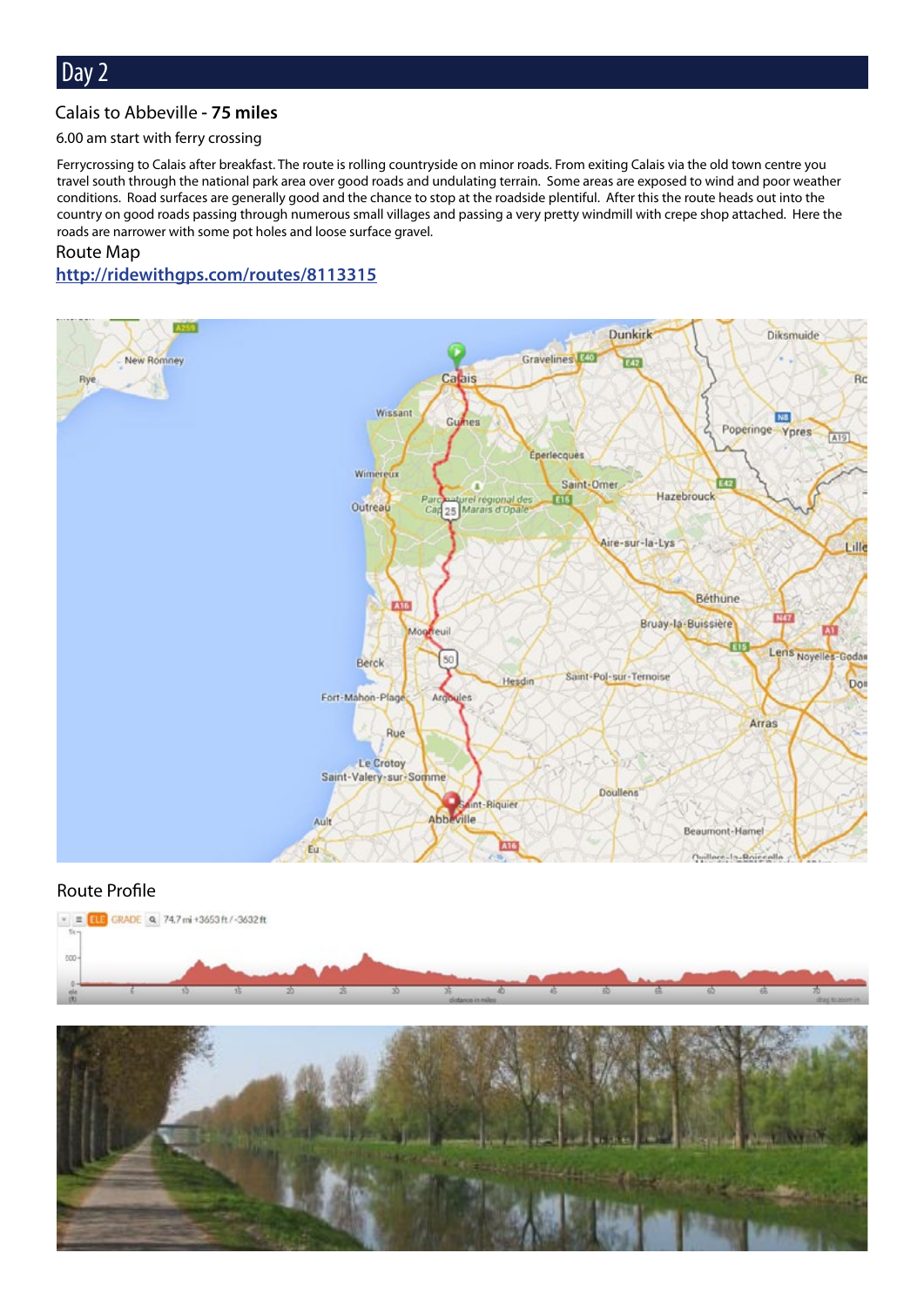#### Abbeville to Beauvais **- 64 miles**

#### 9.00 am start

The day starts with a ride through the town centre then again out into open countryside headed generally south all day. The roads used are in good condition although narrow and single lane in places. Next we follow the river valley, passing beneath the viaduct only 20 minutes out from the town. The last section of the day runs along D316 & D7 to Beauvais; the road is rough around Moliens and on exiting Crillon there is a short steep downhill before a left turn to head to Beauvais.

## Route Map **[http://ridewithgps.com/routes/8](http://ridewithgps.com/routes/7437458)113378**



#### Route Profile